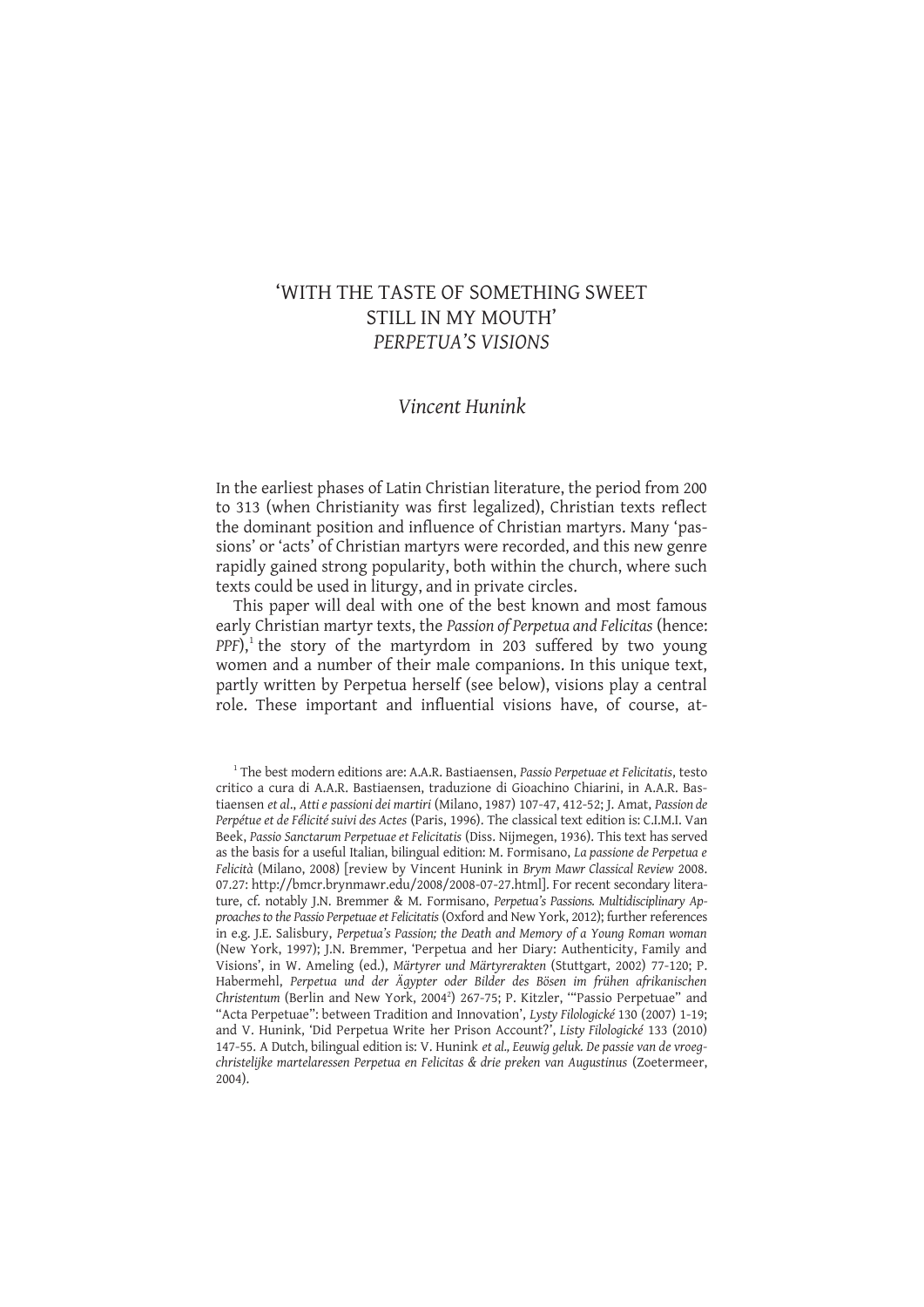tracted much scholarly attention.<sup>2</sup> I will attempt to have a fresh look at the visions in the *PPF*, and to establish what function they fulfill within the text as a whole.

#### *1. The power of vision*

The text starts with a preliminary section of a rather abstract, theological nature, written by the author commonly considered to be the 'editor' of the assembled document that is the *PPF*. At first sight, this section does not seem very relevant for the present inquiry, since it deals with the power of the Holy Spirit. However, this divine power is said to manifest itself not only in historical examples but also in contemporary persons, as a sign of the approaching end of time, and in support of this claim the author quotes Acts 2:17 (Joel 3:1):

'And it shall be in the last days, saith God, I will pour forth of My Spirit upon all flesh: And your sons and your daughters shall prophesy, And your young men shall see visions, And your old men shall dream dreams.'<sup>3</sup>

Right from the start, therefore, dreams and visions in the *PPF* are given a specific, deeper significance as being immediate manifestations of the Spirit itself, which obviously greatly increases their authority.<sup>4</sup> The point is not repeated in the text itself, but is obviously to be kept in mind by the reader.<sup>5</sup>

3 Bible quotations follow the American Standard Version (ASV).

<sup>5</sup> Dreams had been considered important and meaningful in various ways throughout non-Christian antiquity as well. Some general studies are A.H.M. Kessels,

<sup>2</sup> Specifically on Perpetua's visions, see P. Cox-Miller, *Dreams in Late Antiquity*: S*tudies in the Imagination of a Culture* (Princeton, 2004) 148-83; Amat, *Passion*, 38-50; Salisbury, *Perpetua's Passion,* 92-115; P. Habermehl, 'Perpetua: Visionen im Christentum', in T. Spaeth (ed.), *Frauenwelten in der Antike: Geschlechterordnung und weibliche Lebenspraxis* (Stuttgart, 2000) 174-82; Bremmer, 'Perpetua and her Diary'; and E. Ronsse, 'Rhetoric of Martyrs: Listening to Saints Perpetua and Felicitas', *Journal of Early Christian Studies* 14 (2006) 283-327; K. Waldner, 'Visions, Prophecy, and Authority in the *Passio Perpetuae*', in Bremmer & Formisano, *Perpetua's Passions*, 201-219 at 212-19.

<sup>4</sup> On the legitimation of dreams in *PPF* by means of the Bible quotation, see B.J. Koet, *Door dromen van Rome naar Jeruzalem* (Tilburg, 2010) 18-9; cf. D. Devoti, 'I vostri vecchi soghneranno sogni, i vostri giovani vedranno visioni', in B. Bàrberi Squarotti *et al*. (eds),*Voce di molte acque. Miscellanea di studi offerti a Eugenio Corsini* (Turin, 1994) 345-65 at 359-61. A monograph on traces of Montanism in the *PPF* is: R.D. Butler, *The New Prophesy & 'New Visions': Evidence of Montanism in the Passion of Perpetua and Felicitas* (Washington DC, 2006) 58-61 on the preface and 88-96 for a survey of Montanist features in the whole text.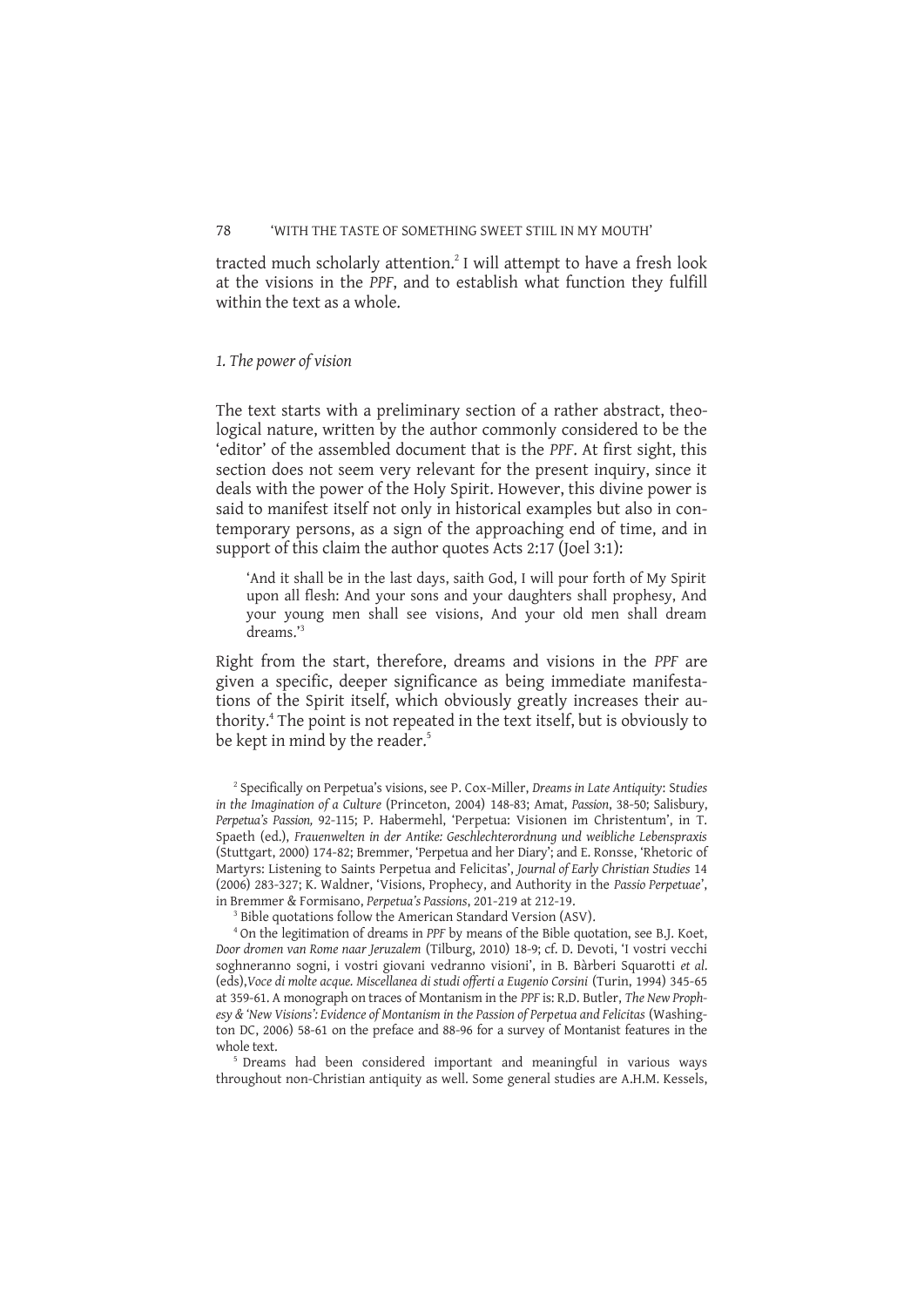After this theological introduction, the text presents the main persons involved in the events. Their arrest on account of their being Christians seems to be considered as a simple fact.

Arrest was made in the town of Thuburbo Minus of the young catechumens Revocatus and Felicity, his fellow slave, and of Saturninus and Secundulus. Among them was also Vibia Perpetua, who was well born, well educated, honourably married, and who had a father, a mother, and two brothers, one of them also a catechumen, and an infant son at her breast. She herself was about twenty-two years old. (PPF 2)<sup>6</sup>

No further comments are given here, although a modern reader might be curious to know more about the actual circumstances of the arrest and the identity of the martyrs. Apparently, this was of little interest to the author and the ancient reader.<sup>7</sup>

Next comes a verbatim account by Perpetua herself, written during the days in prison prior to the actual execution.<sup>8</sup> The authenticity of this personal account is the subject of some modern debate among scholars,<sup>9</sup> and likewise questions have been raised about the authen-

6 Quotations from the *Passio Perpetuae et Felicitatis* are given in the new English translation by J. Farrell and C. Williams, in: Bremmer & Formisano, *Perpetua's Passions¸*  14-24*.* An older translation is: H. Musurillo, *Acts of the Christian Martyrs*, introduction, texts and translations (Oxford, 1972).

7 For a reconstruction of the general context of the persecution, see Salisbury, *Perpetua's Passion*, 77-83.

<sup>8</sup> The document is often wrongly designated as 'prison diary'; cf. also the title of the relevant chapter in Miller, *Dreams in Late Antiquity*: 'Perpetua and her diary of dreams'. On Perpetua's references to prison, that reflect her desire for martyrdom, see T.J. Heffernan and J.E. Shelton, '*Paradisus in carcere*: The Vocabulary of Imprisonment and the Theology of Martyrdom in the Passio Sanctarum Perpetuae et Felicitatis', *JECS* 14 (2006) 217-23.

9 Doubts have been raised by e.g. T.J. Heffernan, 'Philology and authorship in the "Passio Sanctarum Perpetuae et Felicitatis"', *Traditio* 50 (1995) 315-25; H. Vierow, 'Feminine and Masculine Voices in the Passion of Saints Perpetua and Felicitas', *Latomus* 58 (1999) 600-19. A critical and sceptical approach is adopted by R.S. Kraemer and S.L. Lander, 'Perpetua and Felicitas', in Ph.F. Esler (ed.), *The Early Christian World* (London and New York, 2000) 1048-68; R.S. Kraemer (ed.), *Women's Religions in the Greco-Roman world, a Sourcebook* (Oxford, 2004) 5-6 and 356-7; and, extensively, Ronsse, 'Rhetoric'; further e.g. J. Perkins, *Roman Imperial Identities in the Early Christian Era* (London, 2009) 164-7. The whole question is discussed at some length by Hunink, 'Did Perpetua Write her Prison Account?', who associates himself with a wide majority of scholars in the field (e.g. Habermehl, *Perpetua und der Ägypter*; and Bremmer, 'Perpetua and her diary', who con-

*Studies on the Dream in Greek literature* (Utrecht, 1973); and J.S. Hanson, 'Dreams and Visions in the Greco-Roman World and Early Christianity', *ANRW* II, 23.2 (1980) 1395- 1427. A case study of the literary use of dreams in Apuleius' *Metamorphoses* is: V. Hunink, 'Dreams in Apuleius' Metamorphoses', in A.P.M.H. Lardinois *et al.* (eds), *Land of Dreams. Greek and Latin studies in Honour of A.H.M. Kessels* (Leiden 2006) 18-38.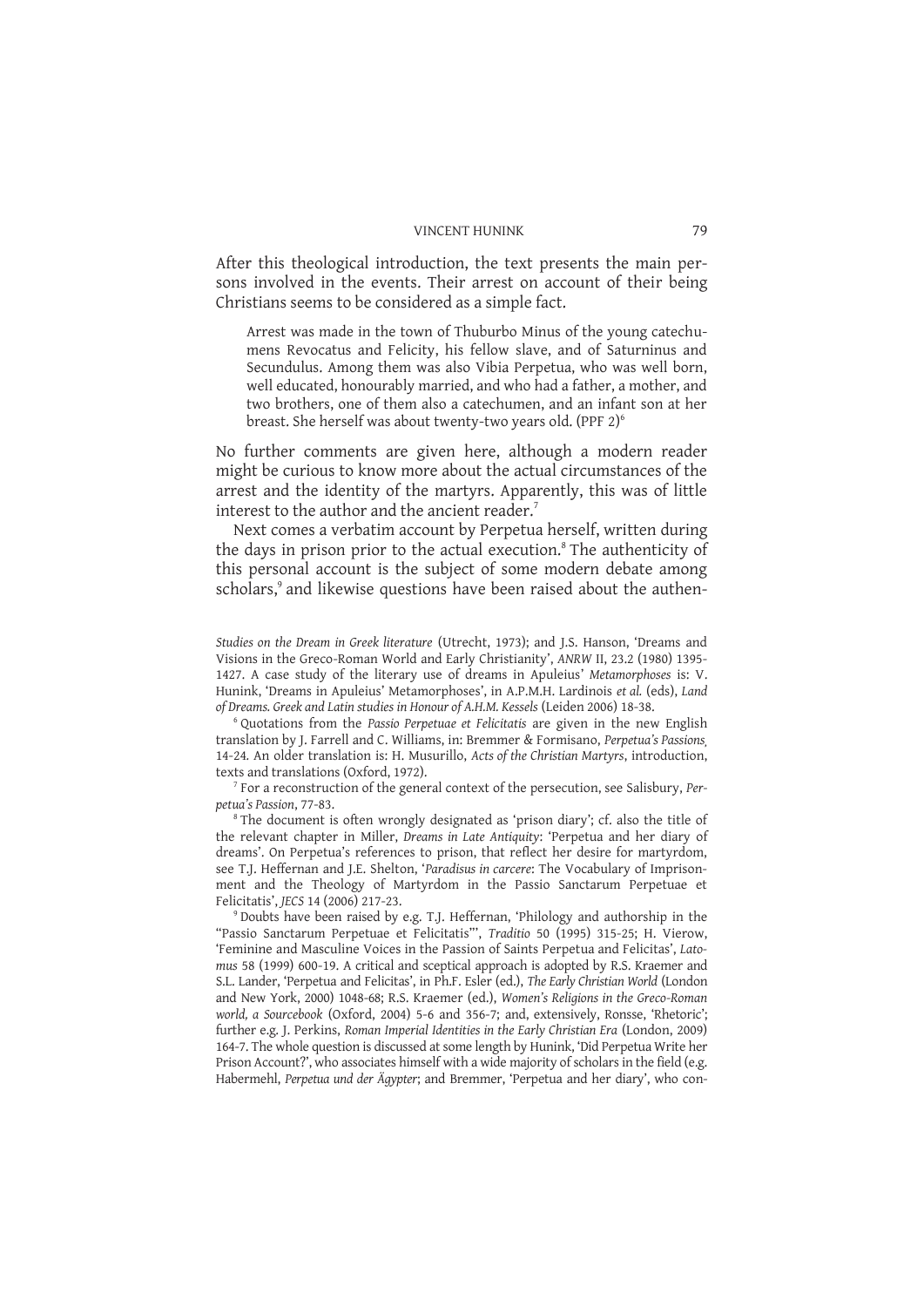ticity of the visions in PPF.<sup>10</sup> In this paper, I will depart from the assumption that both the visions and the whole account are authentic.

After an opening section about a discussion she had with her father, who tried to persuade her to give in to the demands of the Roman magistrate, Perpetua gives a short, but graphical account of her first prison experience, underscoring the elements of darkness and heat (*PPF* 3). Eventually, she was given a better place in prison and felt more at ease.

## *2. First vision*

Perpetua's brother then suggested her that she was worthy to receive a vision (*uisio*). Perpetua actually asked for it, she tells us, and next gives an account of this vision, her first one (*PPT* 4).

She sees a bronze ladder that reaches to the sky and that is beset with dangerous weapons, which compel a person to climb it with the utmost care. At the foot of the ladder there is a huge dragon or snake (*draco*), that tries to deter people from climbing the ladder. Saturus (who actually had been arrested a little later than the rest) goes up first, turns around and calls for Perpetua to come after him. Perpetua is not scared of the *draco*, puts her foot on its head and climbs the scale.

Then I saw a wide open space, a garden, and in the middle of it a greyhaired man sitting down. He was dressed like a shepherd, tall, milking some sheep. People dressed in white were standing around him, thousands and thousands of them. Raising his head, he looked over at me and said, 'Welcome, child.' And he called me over and gave me a mouthful or so of the cheese that he was milking out. I cupped my hands and took and ate it. And the people standing around all said, 'Amen'. Then I woke up with the sound of their voice in my ears, and I was still chewing on something sweet. Right away I told my brother. We realized that we were facing martyrdom, and at that point we gave up our hopes for this world. (PPF 4).

Perpetua's first vision raises a number of interesting questions. For instance, what is the status of this event? It is clearly not a simple,

<sup>10</sup> See discussion in J. Amat, 'L'authenticité des songes de la passion de Perpétue et de Felicité', *Aug* 29 (1989) 177-91, who concludes that the visions may be considered authentic.

clude that there is no sound reason to doubt that Perpetua actually is the author of the account in *PPF* 3-10.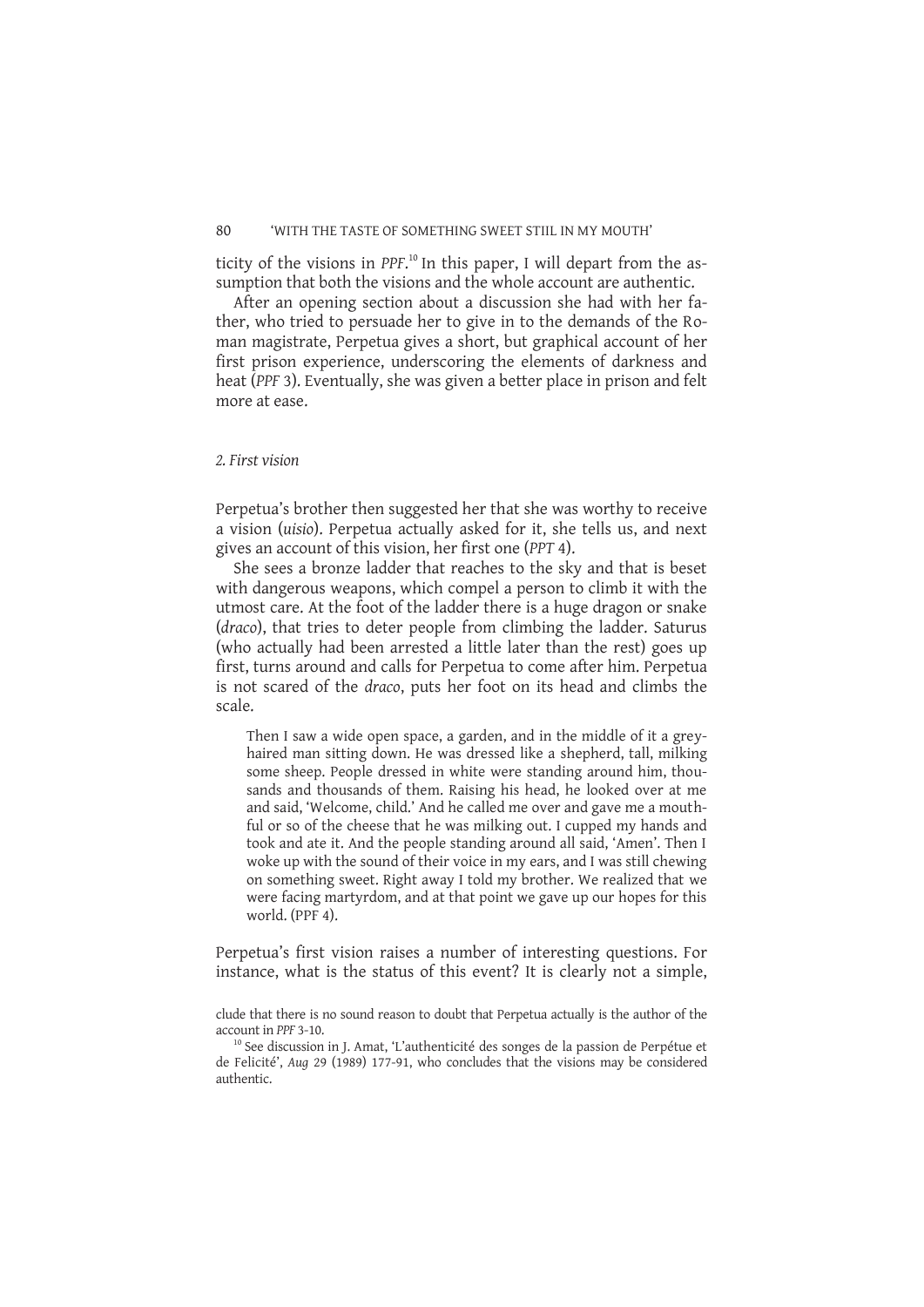nocturnal dream and it is not explicitly stated that Perpetua receives it at night. So one might imagine her to be experiencing a kind of trance, perhaps even in the presence of others. However, she does tell her brother that she will report what she sees 'on the day of tomorrow' (*crastina die*) and at the end she says she 'came to' or 'woke up'.<sup>11</sup> These details do seem to suggest that what Perpetua describes was what she saw during the night and while she was sleeping. The term 'dream' then would not seem misplaced here. In general, however, it is probably best to refer to Perpetua's experiences as 'visions' rather than 'dreams'.<sup>12</sup>

Apparently, for privileged early Christian persons, such as the martyr-in-spe Perpetua, it was not necessary to wait passively for a dream to come spontaneously, but a vision could be evoked on purpose. Scholars do not comment much on this point, but these 'visions on demand' and the general interest in prophesy are clearly indicative on Montanism.<sup>13</sup> For ancient readers, it may well be this conscious evocation of the vision that impressed them as a powerful sign of the martyr's almost superhuman status.

Much has been written on the symbol or allegory or spiritual meaning of the ladder, and it is hardly surprising to find it explained in various, often contrasting ways, depending on the interest and position of the scholar. Thus it has been seen as e.g. representing the biblical ladder of Jacob, as a phallic symbol in psychoanalytical terms, $<sup>14</sup>$  a</sup> foreshadowing of the Roman praetor's tribunal at which Perpetua is to be condemned, or, more simply and plausibly, as a symbol of passing from our world to the other world.<sup>15</sup> The least one might add here

<sup>11</sup> *Experta sum*; the form is explained as a Vulgar Latin perfect of *expergiscor*; see Bastiaensen, *Passio*, 423 and Amat, *Passion*, 207. It may be added here that the use of the verb need not imply 'sleeping'; one may 'wake up' from a trance-like state as well.

<sup>12</sup> Cf. Ronsse, 'Rhetoric', 292-3; earlier e.g. Devoti, 'I vostri vecchi', 345. Ronsse, 'Rhetoric', 310 (and 318) also rightly draws attention to the verbs of 'seeing' (*uideo*) in Perpetua's narrative.

<sup>13</sup> Cf. Amat, *Passion*, 200 and in greater detail Butler, *The New Prophesy*, 64.

<sup>14</sup> A somewhat 'vulgarizing' psychoanalytical approach of Perpetua's story may be found in R. Rousselle, 'The Dreams of Vibia Perpetua: Analysis of a Female Christian Martyr', *The Journal of Psychohistory* 14,3 (1987) 193-206: the garden reflecting female genitals, milk evoking male sperm and so forth. I consider such explanations to be unscientific and in the remainder of this paper, I leave them out of account.

<sup>15</sup> For these various explanations, see Formisano, *La passione,* 87-8 with further references.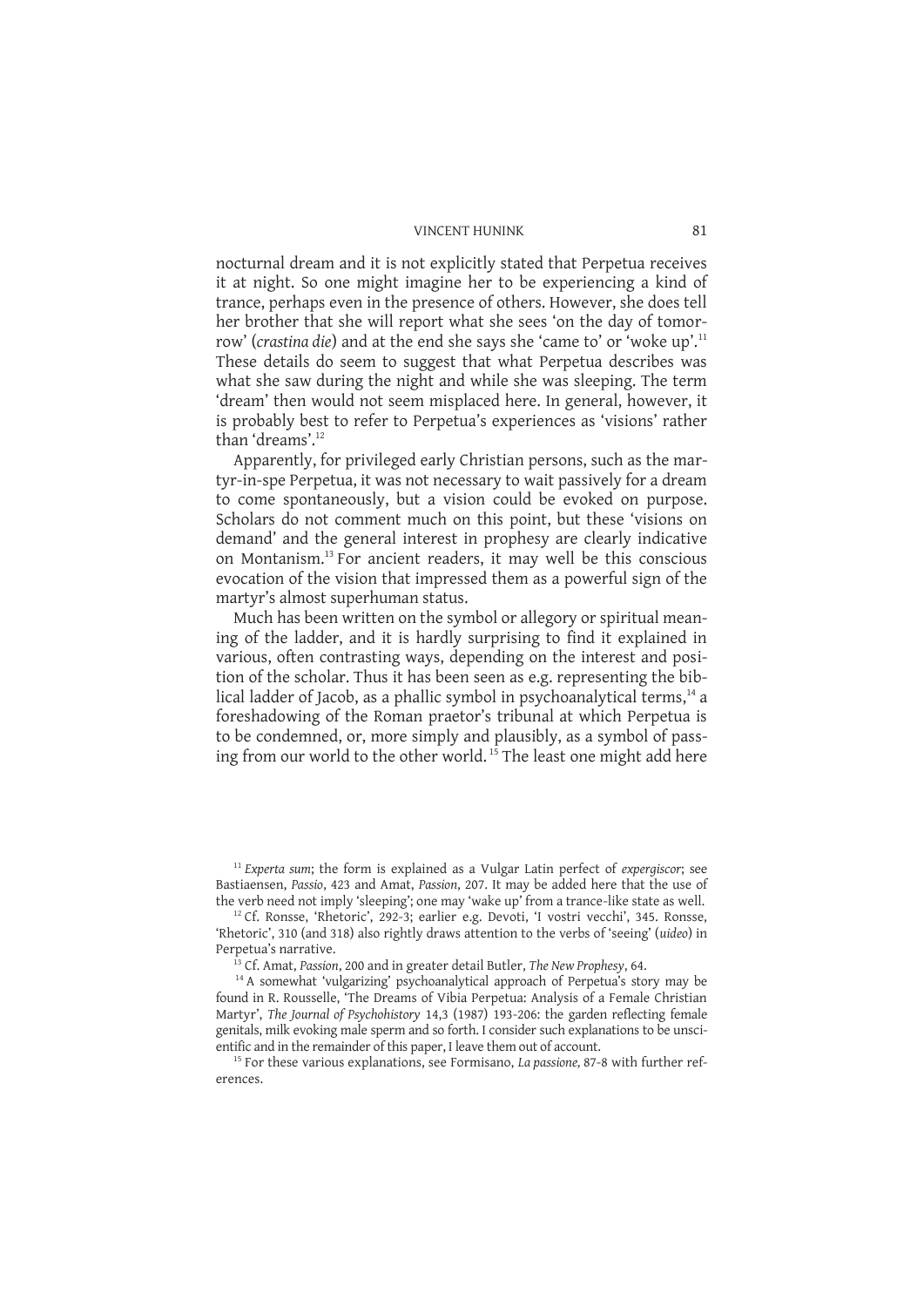is that the image is powerful and that it has influenced later representations, both in texts and in pictorial arts.<sup>16</sup>

Likewise, the garden scene has been given much attention, $17$  but in this case interpretations are rather less diverse. Obviously, the garden is a symbol for paradise, the fatherly man and shepherd represents Christ (or perhaps God the Father), $18$  and the people clad in white are associated with early martyrs (in an echo of the people dressed in white robes from *Revelation* 7,13). The milk (or as some translate it, cheese) is a symbol of the Eucharist.<sup>19</sup>

Thus within the scope of just a few lines, Perpetua evokes an appealing and fascinating image of paradise, such as she expected it to be awaiting her: a place of peace and harmony, where she will enjoy the best possible and happiest company. She interprets the vision as a clear sign that she will arrive there shortly, and hence, that martyrdom will soon become a reality for her on earth. The vision is something truly appealing and sweet to her (she actually still tastes something of the cheese or milk, once the vision has passed), and it comforts her in her present suffering.

## *3. Second and third visions*

After a paragraph that deals with further discussions with her father (*PPF* 5) and an interrogation by the Roman magistrate (*PPF* 6), Perpetua reports another vision that took place a few days later. During prayer, at daytime, she had casually mentioned the name of Dinocrates, her younger brother who had died as a result of a disease. This had made her realize that she had to pray for him, and accord-

19 Bastiaensen, *Passio,* 422.

<sup>&</sup>lt;sup>16</sup> Cf. W. Cahn, 'Ascending to and Descending from Heaven: Ladder Themes in Early Medieval Art', in Ch. Pietri (ed.), *Santi e demoni nell' alto medioevo occidentale (secoli V-XI)* (Spoleto, 1989) 697-724 (with pl. I-XVI), esp. 713-6.

 $17$  Cf. J.N. Bremmer, 'The Passion of Perpetua and the Development of Early Christian Afterlife', *NTT* 54 (2000) 97-111 at 100-5.

<sup>&</sup>lt;sup>18</sup> On the biblical image of God the Father as a shepherd, see A.P. Orbán, 'The Afterlife in Passio SS Perpetuae et Felicitatis', in A.A.R. Bastiaensen *et al*. (eds), *Fructus centesimus*, Mélanges offerts à Gerard J.M. Bartelink à l'occasion de son soixantecinquième anniversaire (Steenbrugge and Dordrecht, 1989) 269-77 at 272. It may be observed that in Perpetua's visions, the figure of Christ hardly occurs at all. Apart from the passage on the shepherd, there is just Perpetua's exclamation in the first vision that the *draco* will not harm her 'in the name of Christ Jesus' (*in nomine Iesu Christi*; 4,6).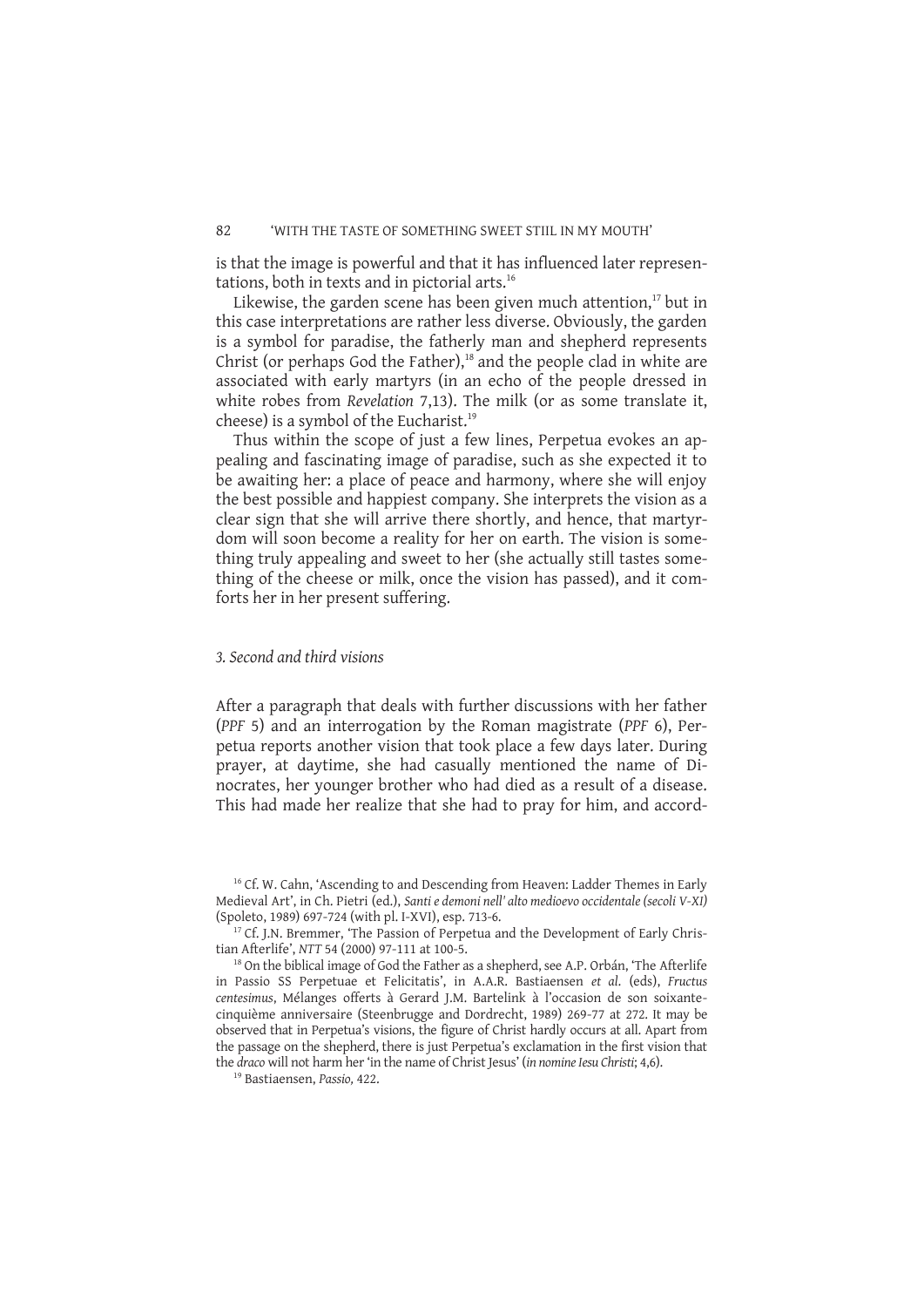ingly she fervently directed prayers to the Lord.<sup>20</sup> Next, that very night (*ipsa nocte*), she was shown another vision.

She sees how Dinocrates comes out of a dark, crowded place, <sup>21</sup> with the fatal wound on his face, thirsty and dirty. There is a great abyss between them.

And then, where Dinocrates was, I saw a basin full of water. Its rim was higher than the boy was tall and he kept standing on tiptoes, trying to get a drink. I felt dreadful. The basin had water in it but because its rim was so high up, he was never going to be able to drink from it. Then I woke up. I realized that my brother was in great difficulty, but I was confident that I would be able to help him in his difficulty. So I prayed for him every day until we were transferred to the garrison prison  $-$  (...) I prayed for him day and night, groaning and weeping for a gift. (PPF 7).

Perpetua's consistent effort on behalf of her brother was finally crowned with success. For during the day in military prison, she had another vision, again concerning Dinocrates. But in this instance the boy is clean and well dressed, with a scar instead of his wound, and the rim of the pool is considerably lower.

Dinocrates went up and started drinking from it; and the goblet never ran out of water. Once he had his fill, he began playing in the water the way little children do, gleefully. Then I woke up. And I realized that he had been released from his toils. (PPF 8)

The second and third visions are manifestly connected. They center around Dinocrates, Perpetua's deceased little brother, who is first seen as suffering and then, by the intercession of Perpetua, as being relieved from his powerless situation and somehow in peace. That is, the third vision actually comes as a response and sequel to the second one. This intimate connection is underscored by Perpetua's use of language. In both cases she introduces the vision with exactly the same words as in the very first vision: 'I had this vision shown to me' and ends with 'I woke up'.<sup>22</sup>

Again, the visions do not come spontaneously but are consciously called up by the martyr herself, and again there is some uncertainty

<sup>20</sup> Again, the Montanist tendency here is evident; cf. Butler, *The New Prophesy*, 70-1.

<sup>&</sup>lt;sup>21</sup> The nature of this temporary abode is not clear; see Bremmer, 'Afterlife', 107-9. Obviously it does not represent heaven, nor can it be seen as some kind of purgatory. In Perpetua's visions, there is no mention of hell. As Bremmer rightly adds, Perpetua's description of Dinocrates' initial place seems to have been inspired by her own prison, which she has described as dark, hot, and crowded (3,5-6).

<sup>22</sup> The Latin phrases are: *ostensum est mihi hoc*; 7,3 and 8,1 (cf. 4,2) and *experta sum* 7,9 and 8,4 (cf. 4,10).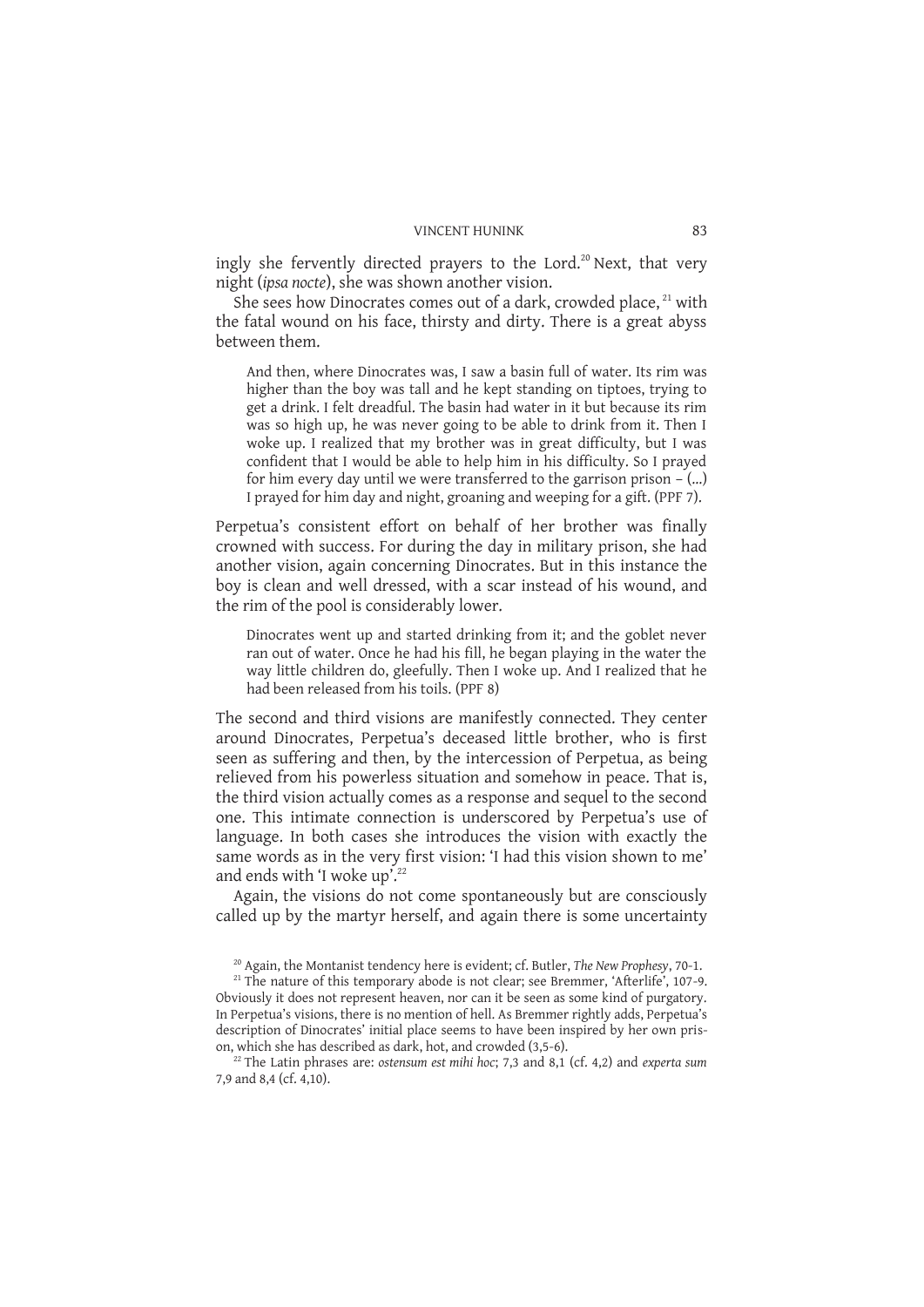about their status and actual occurrence. Certainly the second vision (the first one about Dinocrates) is said to have occurred at night, but the third one may have come at any moment.

Although the three visions are clearly linked, there is also a marked difference between the first one on the one hand and the second and third ones on the other hand. The first vision was clearly concerned with Perpetua herself and the fate that awaited her. Now her attention turns towards her family; in the text of the *PPF* the last thing she described before the second vision was her worry about her own little baby (*PPF* 6). It seems that Perpetua's mind, once she feels safe about her own future, is able to open up again and show some concern for her close relatives. No longer is the imagery one of a ladder directed up towards heaven, but everything is more earthly and simple. A minor element of wonder, however, is present in the golden bowl that remains filled, no matter how much it is used, but on the whole, the second and third visions seem more 'realistical'.<sup>23</sup>

Interestingly, there seems to be an inversed parallel between the situation of Dinocrates and of Perpetua herself. During the second vision she feels pretty comfortable in prison, but Dinocrates is having a hard time; the second vision brings considerable improvement for Dinocrates, while Perpetua herself has meanwhile gone to the military prison where she is kept in chains.<sup>24</sup> On the level of the text it seems as if she has sacrificed some of her own well-being in order to improve her brother's situation.

Some dubious points, however, remain here too.<sup>25</sup> What exactly was spiritually wrong with Dinocrates? Had he died before baptism and is baptism somehow conferred to him through Perpetua's vision? Or had the boy committed some serious sin after baptism<sup>26</sup> and was he somehow forgiven for this error? Perpetua's words are simply not clear to

<sup>23</sup> In the abbreviated Medieval version of the *PPF* known as the *Acta*, the second and third visions of Perpetua are missing. One can only speculate about the reasons why these visions were left out. On the *Acta* see further particularly Kitzler, 'Passio and Acta', esp. 15-6; further J.W. Halporn, 'Literary History and Generic Expectations in the *Passio* and *Acta Perpetuae*', *VigChr* 45 (1995) 223-41, esp. 226-35; and some remarks in J.N. Bremmer, 'Het martelaarschap van Perpetua en Felicitas', *Hermeneus* 78 (2006) 128-37, and id., 'Felicitas: the Martyrdom of a Young African Woman', in: Bremmer & Formisano, *Perpetua's Passions,* 36-53.

<sup>24</sup> 'We were kept in chains' (*In neruo mansimus*) (*PPF* 8). The inversed parallel is noted by Formisano, *La passione*, 98-9, note 91.

<sup>25</sup> Cf. Bastiaensen, *Passio*, 426 s.v. *Dinocraten...eius*: 'restano però dei punti oscuri'; further Butler, *The New Prophesy*, 71-3.

<sup>26</sup> This was the view of Augustine, *De origine animae* 1,12, as Musurillo, *Acts*, 115, note 11 adds.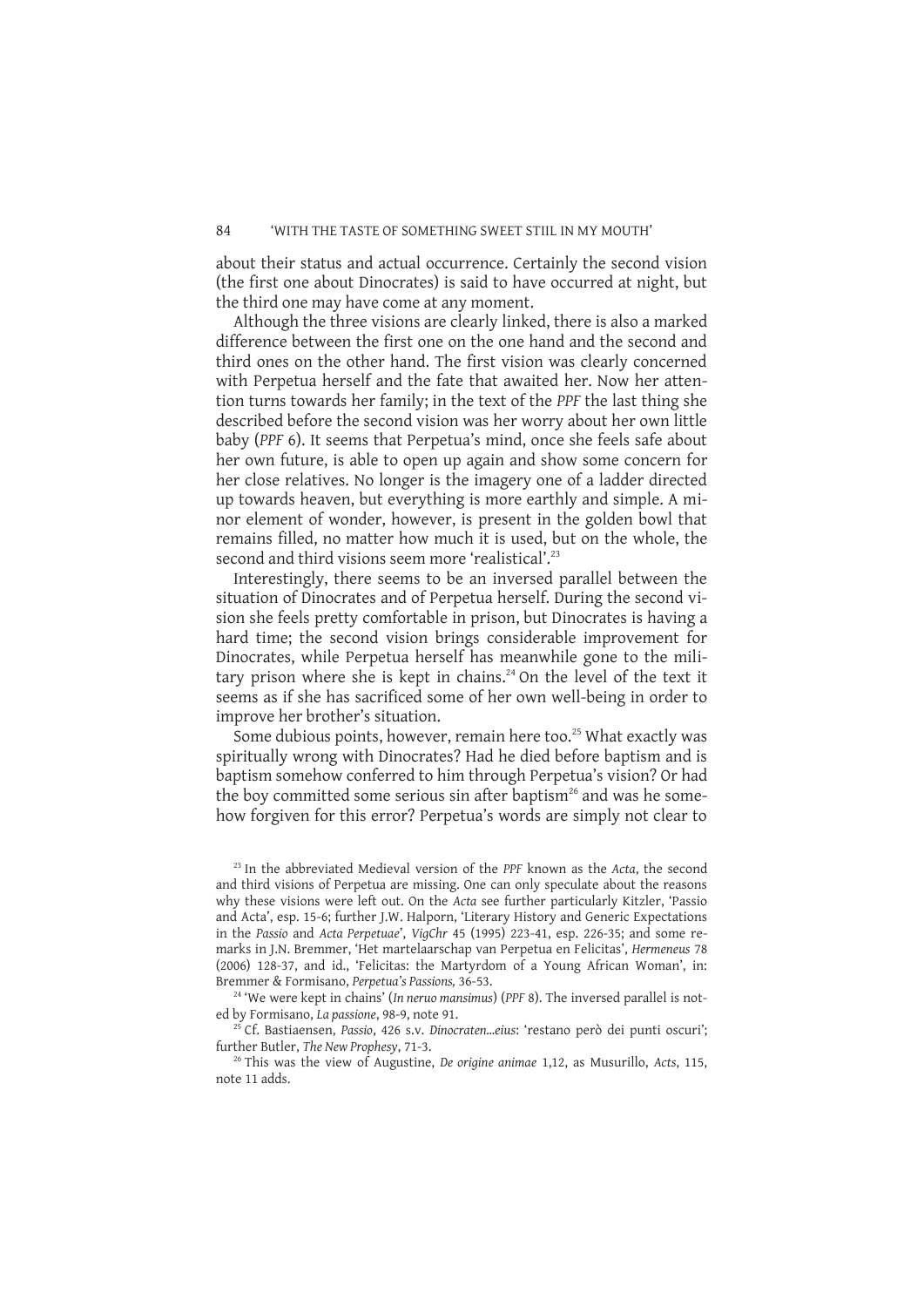us here, but she herself must have of course known what exactly was the matter. By all means, she is convinced that her prayer has been effective and successful, and the two visions must have strengthened her confidence and self-esteem.<sup>27</sup>

## *4. Final vision*

The fourth and last vision of Perpetua may count as her most impressive one, since it gives her (and the readers) a spectacular foretaste of the actual battle in the amphitheatre which she is going to deliver on her final day.

In her vision, she sees how the Christian deacon Pomponius brings her from prison to the theatre, where he leaves her standing in the middle and encourages her. There is a great crowd, but instead of the beasts she is expecting, a fearsome 'Egyptian' comes out against her. Some handsome helpers come too to assist Perpetua. Then follows a famous, and famously puzzling passage:

And I was stripped down and became a man, and my assistants started rubbing me down with oil the way they do before an athletic contest. Over there I see him – the Egyptian – rolling around in the dust. Then a man came out, huge, towering over the top of the amphitheatre, with a loose robe on – a purple tunic framed by two stripes in the middle of the chest – and elaborate sandals made of gold and silver. He was holding a staff like a gladiatorial trainer, as well as a green branch which had golden apples on it. He asked for silence and then said: 'If the Egyptian beats her, he will kill her with a sword. If she beats him, she will be given this branch'. Then he withdrew. (PPF 10)

A fierce fight between the two contestants starts, with Perpetua quickly gaining the upper hand.

He fell down flat on his face and I stepped on his head. The crowd began to shout and my assistants to sing in joy. I went over to the trainer and took the branch. xiii. He kissed me and said, 'Peace be with you, daughter'. And I headed out in glory, towards the Gate of Life and Health. Then I woke up. And I realized that I was going to be fighting not with animals but with Satan. But I also knew that victory was mine. (PPF 10)

This thrilling scene describes what is, officially, a spiritual fight, but it does so in terms strongly suggestive of a real fight, presumably to the

 $27$  Kitzler, 'Passio and Acta', 9 mentions Perpetua's growing religious selfawareness' in her successive visions.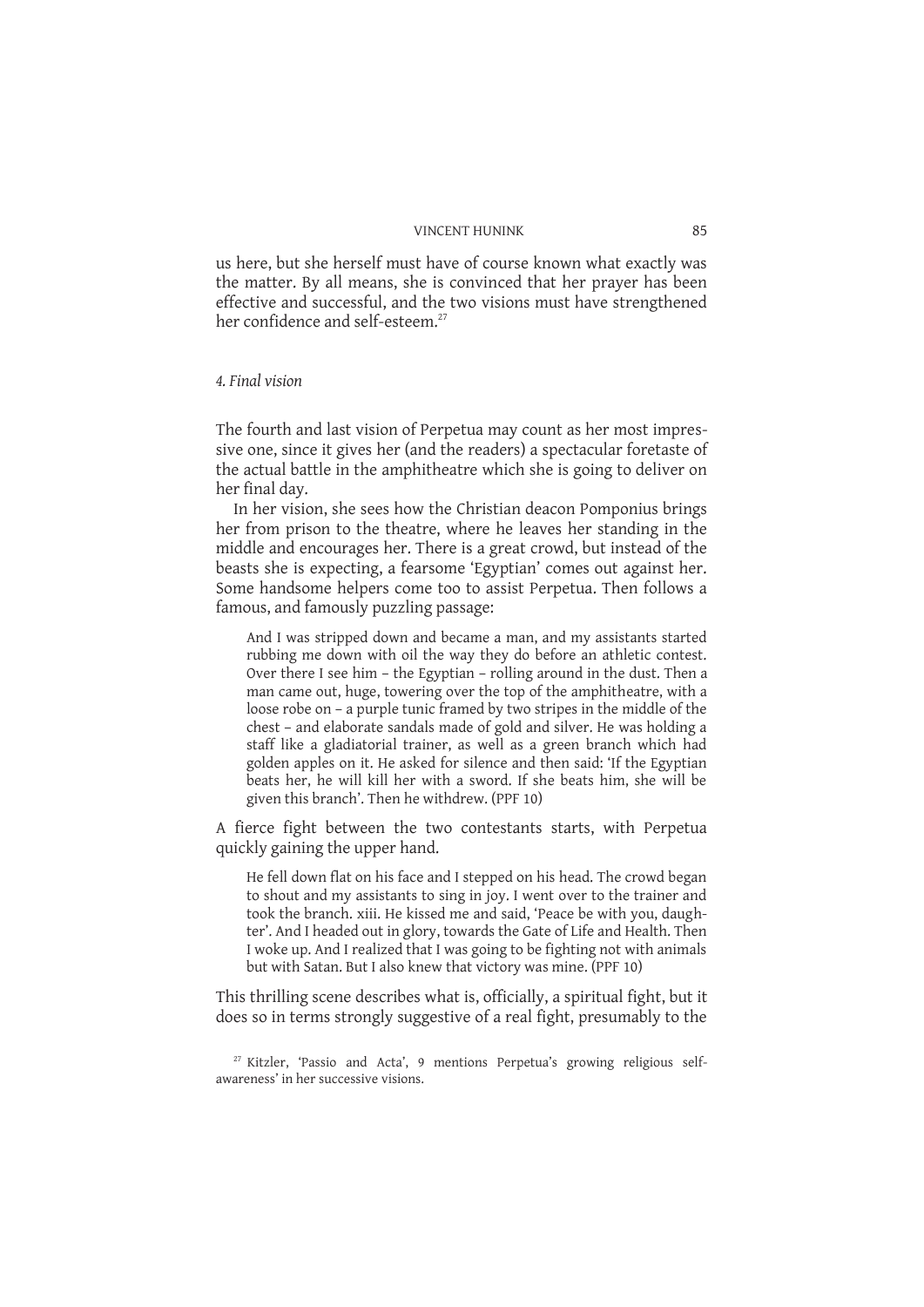enjoyment of the ancient reader. Even Christian readers may have relished the rough details of the combat, since in this dreamlike scene preceding the actual description of events in the amphitheatre, it is the Christian Perpetua who is fighting for the good cause, and it is she who ultimately wins.

In a general sense, this fourth vision is closely connected to the first one, since both passages tell about heroic efforts of Perpetua herself. Several details underscore the link, notably Perpetua's trodding on the *draco*'s head and stepping on the Egyptian's head,<sup>28</sup> her being victorious in both instances, and the warm welcome and support she receives from a fatherly figure who even addresses her.<sup>29</sup> Finally, the passage on the fourth vision is roughly as long as the first one (the second and third ones have the same length when taken together).

But the fourth vision is also standing rather apart from the first three ones. It is introduced with another formula involving a striking Greek word,<sup>30</sup> but there is no sign of its being called up by the martyr, as in the first three ones, nor of any indication of the time of day or night.<sup>31</sup> The description itself is given ample room, while it also has a more dynamic and graphical character than the other ones. Thus the fourth vision comes as a climax in several ways.

Perpetua herself is the focus of this fourth vision in a much stronger manner than in the first vision. Now Perpetua is almost completely on her own (her handsome assistants during the fight are not given much attention), and her fight against what she explicitly declares to be the devil is even more prominent as the object of all attention. No longer does Perpetua's vision allot any room to either her family or her Christian companions, her vision being almost completely self-centered. This does not seem surprising, as she must have really lived up to the final day, on which her martyrdom will be effectuated. Quite naturally, her high expectations ánd her anxiety are reflected in this ultimate vision.

<sup>31</sup> The concluding 'then I awoke' (*et experta sum*; 10,13) by itself does not indicate a specific time, although it again carries the vague suggestion of a nocturnal vision.

<sup>28</sup> The Latin at both places is entirely identical and graphical: *calcaui illi caput*: 4,2 and 10,11.

<sup>29</sup> 'I am glad you have come, my child' (*bene uenisti, tegnon*); 4,9; 'Peace be with you my daughter' (*Filia, pax tecum*); 10,13.

<sup>30</sup> 'I saw the following vision' (*uideo in horomate hoc*); 10,1. Here a rare Greek word replaces the normal Latin *uisio*, which would have come in rather awkwardly here in the combination with *uideo*, as Bastiaensen, *Passio*, 431 s.v. *pugnaremus* rightly notes.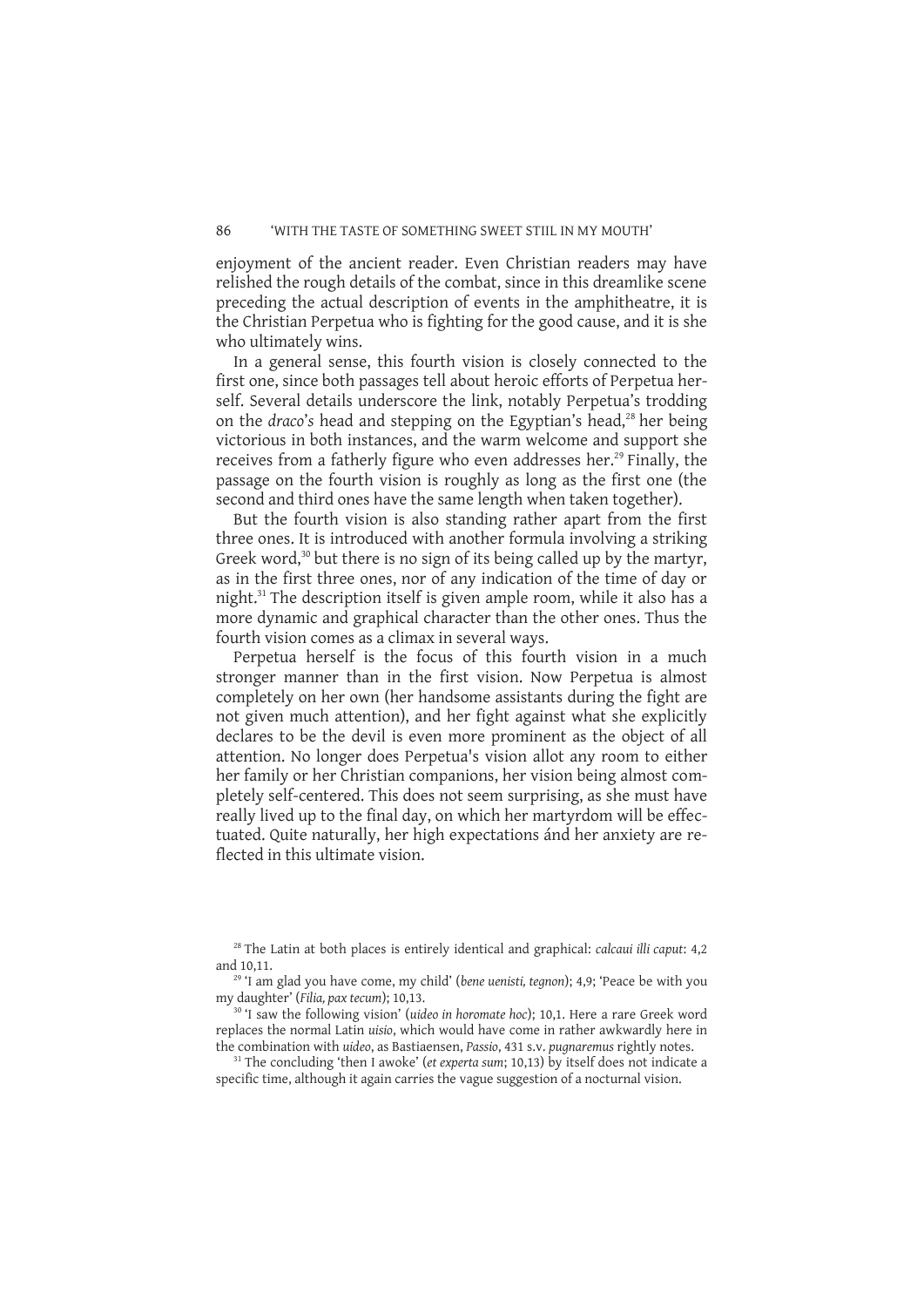From a literary point of view too, it allows for some good, exciting reading at the end of her personal account.<sup>32</sup> It also shows to what extent 'the theatre' was a central concept for Romans: here we have a Christian martyr-in-spe presenting her best and greatest vision, the very last story she tells: it is about a fight in a theatre with a huge crowd attending.

The detail that has attracted most scholarly attention is, no doubt, the phrase 'and suddenly I was a man' (*et facta sum masculus*; 10,7), and here the interpretations are widely divergent again. Scholars do seem to agree however, that the most immediate cause for the surprising turn must be found simply in the gladiatorial context: in Perpetua's vision she will have to wrestle, and nude wrestling in the arena is essentially a male activity; hence she 'becomes a man' in the course of her preparations for the fight.<sup>33</sup> But inevitably, the words invite readers to read rather more into them; e.g. as implying a 'spiritual change' in which a woman transcends her female, essentially 'sinful' nature, or the idea that spiritual growth will eventually blot out the differences between both sexes.<sup>34</sup> Others point out how Perpetua in the course of her tale gradually seems to take on the social role of a man,<sup>35</sup> thus replacing as it were, her father, husband, and brother.

Again, the least we may argue here is that the vision, whatever its exact significance, is a source of strength and comfort to Perpetua

<sup>33</sup> Cf. Bastiaensen, *Passio*, 432, s.v. *expoliata... masculus*; Amat, *Passion*, 224-5 s.v. *facta sum masculus*; further Formisano, *La passione*, 103-4, note 107. For the different interpretations of the famous *facta sum masculus* passage, see e.g. Salisbury, *Perpetua's* Passion, 108 and Kitzler, 'Passio and Acta', 11, note 37. See now also C. Williams, 'Perpetua's Gender. A Latinist Reads the *Passio Perpetuae et Felicitatis*', in Bremmer & Formisano, *Perpetua's Passions,* 54-77.

<sup>34</sup> Amat, Passion, 224-5 s.v. *facta sum masculus.*

<sup>35</sup> Cf. e.g. Miller, *Dreams in Late Antiquity*, 148-83 esp. 181-2; further e.g. S.L. Cobb, *Dying to Be Men: Gender and Language in early Christian Martyr texts* (New York, 2008) 105-7. Some sensible remarks are made by M. Marjanen, 'Male women martyrs: the function of gender-transformation language in Early Christian martyrdom accounts', in T.K. Seim and J. Økland (eds), *Metamorphoses. Resurrection, Body and Transformative Practices in Early Christianity* (Berlin and New York, 2009) 231-47 at 246-7, who argues that the idea that the words 'do not stand for spiritual advancement or perfection but for an extra portion of courage, strength and firmness needed for the fight'.

 $32$  It could be argued that in Perpetua's fourth vision the border between human cognition and imagination on the one hand, and the outright 'phantastic' on the other hand, is in fact transcended; thus M. Frenschkowski, 'Vision as Imagination. Beobachtungen zum differenzierten Wirklichkeitsanspruch frühchristlicher Literatur', in N. Hömke *et al.* (eds), *Fremde Wirklichkeiten. Literarische Phantastik und antike Literatur* (Heidelberg, 2006) 339-66 at 352-4, who singles out this passage as one of the few relevant examples from Early Christian literature. When one analyzes the text, it certainly makes fascinating reading.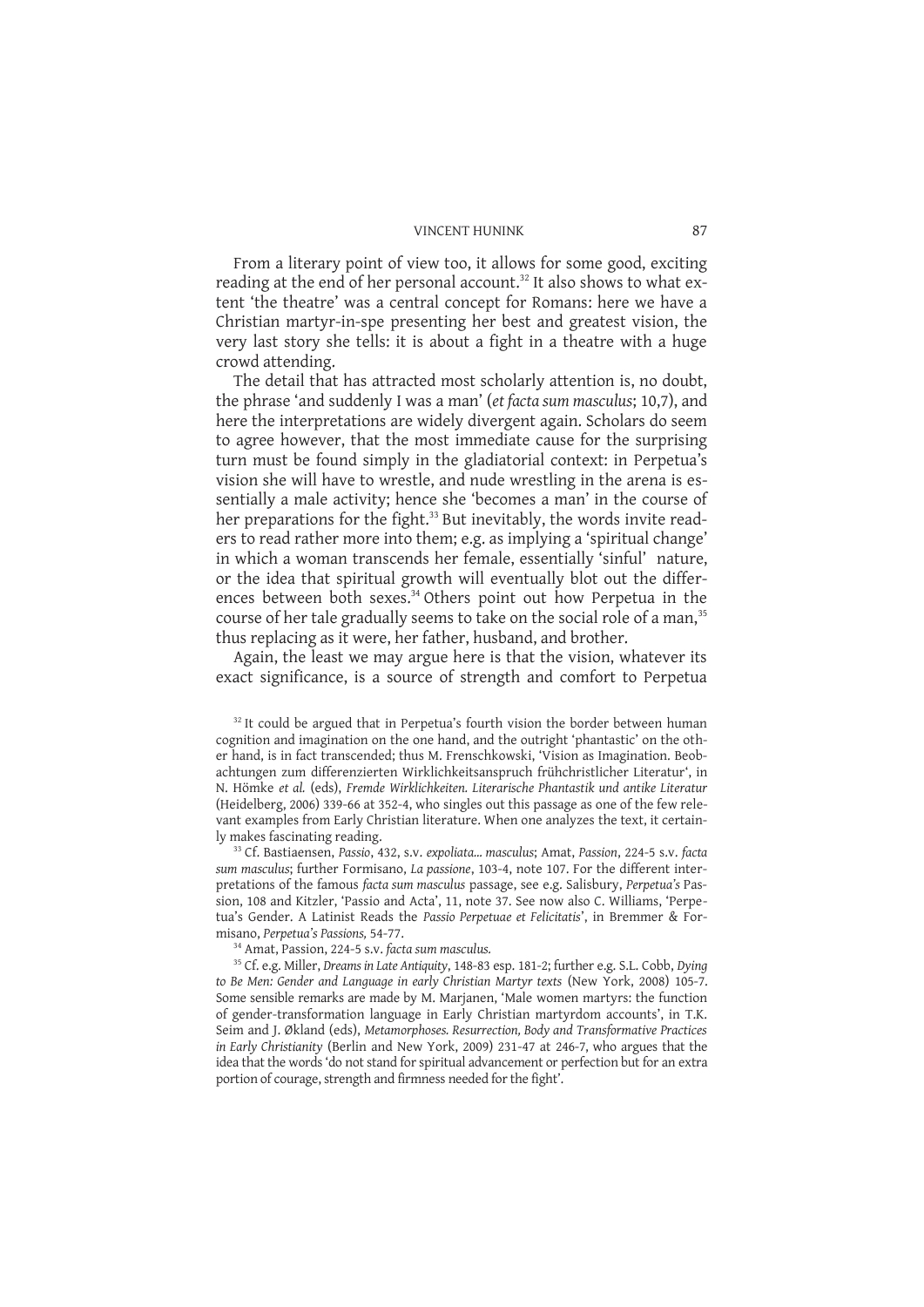herself, and hence to the Christian audience for which the text is intended.

## *5. The use of visions*

Overlooking all four of Perpetuas visions, it is obvious that they share many features. All four are visions rather than dreams, and three of them are clearly called up by the martyr herself. Each vision concentrates upon the intense experiences and imagery itself, rather than providing readers with factual details. We do not read, e.g. how long Perpetua's visions lasted, how exactly she managed to put them on paper, or what impact they had on her companions.

Intriguingly, in spite of her small focus, Perpetua nonetheless has a keen eye for some rather prosaic details, notably armory (the various types of weapons hanging on the scale in 4,3) and athletic preparation with oil and dust (10,7). Most strikingly, she seems to be fascinated by clothes and shoes, mainly in her visions,<sup>36</sup> but also in the sequel of the PPF<sup>37</sup> and by fluids.<sup>38</sup>

<sup>36</sup> One may note the following passages: the fatherly man wearing a shepherd's outfit (4,8), surrounded by many people clad in white garments (4,8); Dinocrates who is first dirty and then properly dressed (7,4 and 8,2 *bene uestitum*); Pomponius wearing an unbelted white tunic and precious, elaborate sandals (*multiplices galliculas*; 10,2); the undressing of Perpetua herself in the famous *facta sum masculus* section (10,7); the 'judge' dressed in a beltless purple tunic with two stripes ('one on either side') and wearing precious sandals worked with gold and silver (*galliculas multiformes ex auro et argento factas*; 10,8). Salisbury, *Perpetua's Passion*, 110-1 notices Perpetua's interest in feet, which the future martyr may have associated with power.

In the execution scenes, it is noteworthy that Perpetua refuses to be dressed up in a openly pagan way as a priestess of Ceres (18,4); and that considerable attention is paid to the dress of the female martyrs (20,2-3), with a climax at the moment where Perpetua is lying on the soil, after being attacked by a mad heifer. The first thing she does is to sit up and to pull down her tunic that was ripped along her side so that it covered her thighs (20,4); she may do so, as the editor of the *PPF* explicitly adds, 'thinking more of her modesty than of her pain', but it may also show her special care for dress at an important moment.

<sup>38</sup> In the visions: the pastor milking his sheep (4,8) and the milk (or cheese) of which he lets her have a taste (4,8); the pool with water as a key element in visions two and three (7,7-8 and 8,2-4); and oil (10,7). Elsewhere in Perpetua's account one may note her nursing her baby (3,8). In the execution scenes there is also an interest in (bodily) fluids: blood (18,3; 21,2-3), and a mother's milk (20,2). According to ancient criteria, fluids were likely to be associated with women, but in the case of Christian martyrs, the powerful symbols of oil (cf. Salisbury, *Perpetua's Passion*, 109), water and blood also come in quite naturally.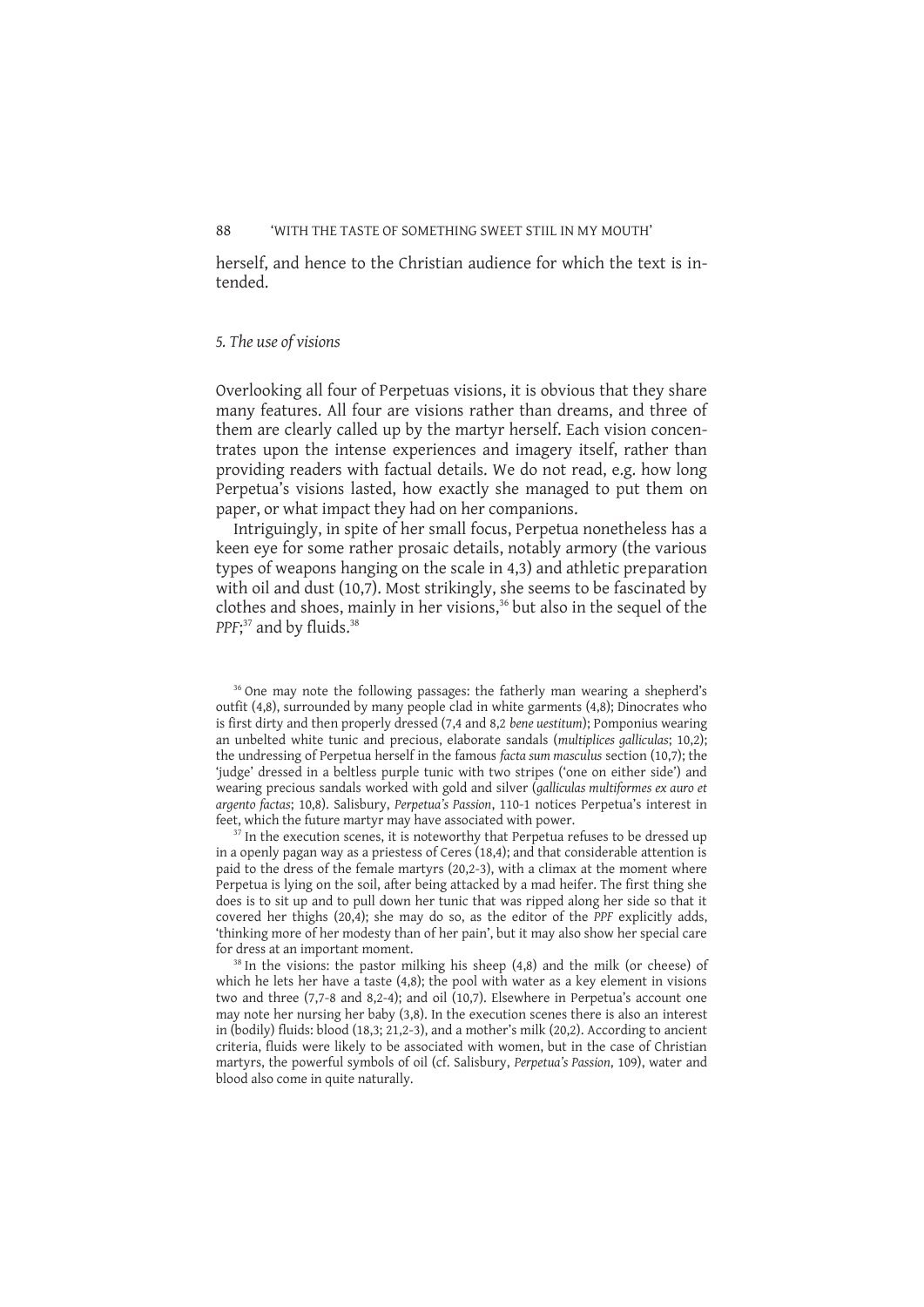Of course, these and other 'realia', as well as echoes of biblical and other texts, reflect parts of Perpetua's identity and personal experience, knowledge, and interest, and the visions may properly be read as an illustration of a Christian woman's portrait.<sup>39</sup> Interestingly, all four visions are framed with expressions suggestive of Perpetua's desire for knowledge, with Latin words like *intellexi* being used repeatedly.<sup>40</sup>

Within the *PPF* as a whole, Perpetua's visions may be compared with one other important vision, $41$  namely the vision of Saturus, which is reported in his own words in  $c.11$  to  $13.^{42}$  There are many links between his account and Perpetua's, e.g. the moving up towards another world and arriving in a paradise-like garden full of martyrs dressed in white clothes (11), while Perpetua herself is an important figure within Saturus' vision, but Saturus also shows a manifest interest in the relation between martyrs (such as he himself) and the clergy, that is: in the hierarchy within the church. The latter element gives his vision a rather different color.<sup>43</sup>

<sup>39</sup> Cf. also Amat, *Passion*, 42-6 on the imagery in the visions, and their background in Perpetua's experience and education; further e.g. Salisbury, *Perpetua's Passion*, 100- 1. See also Habermehl, 'Visionen im Christentum', 175-6 and Amat, *Passion*, 190 who underscore the fusion of pagan, Jewish and Christian elements in the visions; further e.g. F. Corsaro, 'Memorie bibliche e suggestioni classiche nei sogni della Passio Perpetuae et Felicitatis', in E. dal Covolo *et al.* (eds), *Gli imperatori severi. Storia Archeologia Religione* (Roma, 1999) 261-72, who focuses on pagan literary and nonliterary elements.

<sup>40</sup> 'I at once told this to my brother and we realized that we would have to suffer...' (4,10); 'realizing that my brother was suffering'  $(7,7)$ ; 'and I realized that my brother had been delivered...' (8,117); 'I realized that it was not with wild animals that I would fight but with the Devil, but I knew...' (10,13). This point has, of course, been observed before; see Formisano, *La passione*, 91n58 with further references. The first quote also illustrates how Perpetua is keen to share her knowledge with others, as is also apparent from her presenting the account in the first place.

<sup>41</sup> Curiously, the *PPF* carries the suggestion that the four visions by Perpetua and the one vision by Saturus are merely 'the most noteworthy' visions, using a Latin comparative (*uisiones insigniores*); cf. Amat, *Passion*, *ad loc.* Several translators have missed this nuance; e.g. Musurillo, *Acts*; Bastiaensen, *Passio;* Hunink *et al.*, *Eeuwig geluk.*

<sup>12</sup> On this vision see particularly J.N. Bremmer, 'The Vision of Saturus in the Passio Perpetuae', in F. García Martínez and G. Luttikhuizen (eds), *Jerusalem, Alexandria, Rome. Studies in Ancient Cultural Interaction in Honour of Ton Hilhorst* (Leiden, 2003) 55-73; further e.g. Orbán, 'The Afterlife', 274-6; Salisbury, *Perpetua's Passion,* 112-5; and Butler, *The New Prophesy*, 78-84.

<sup>43</sup> Cf. Salisbury, *Perpetua's Passion*,114: 'It reads more like a polished theological tract designed to present a lesson to a Christian congregation'. On the assumption that Saturus and Perpetua wrote or dictated their accounts independently, or at least as reports of individual experiences, Saturus' vision is not necessary to understand Perpetua's visions, the topic of this paper.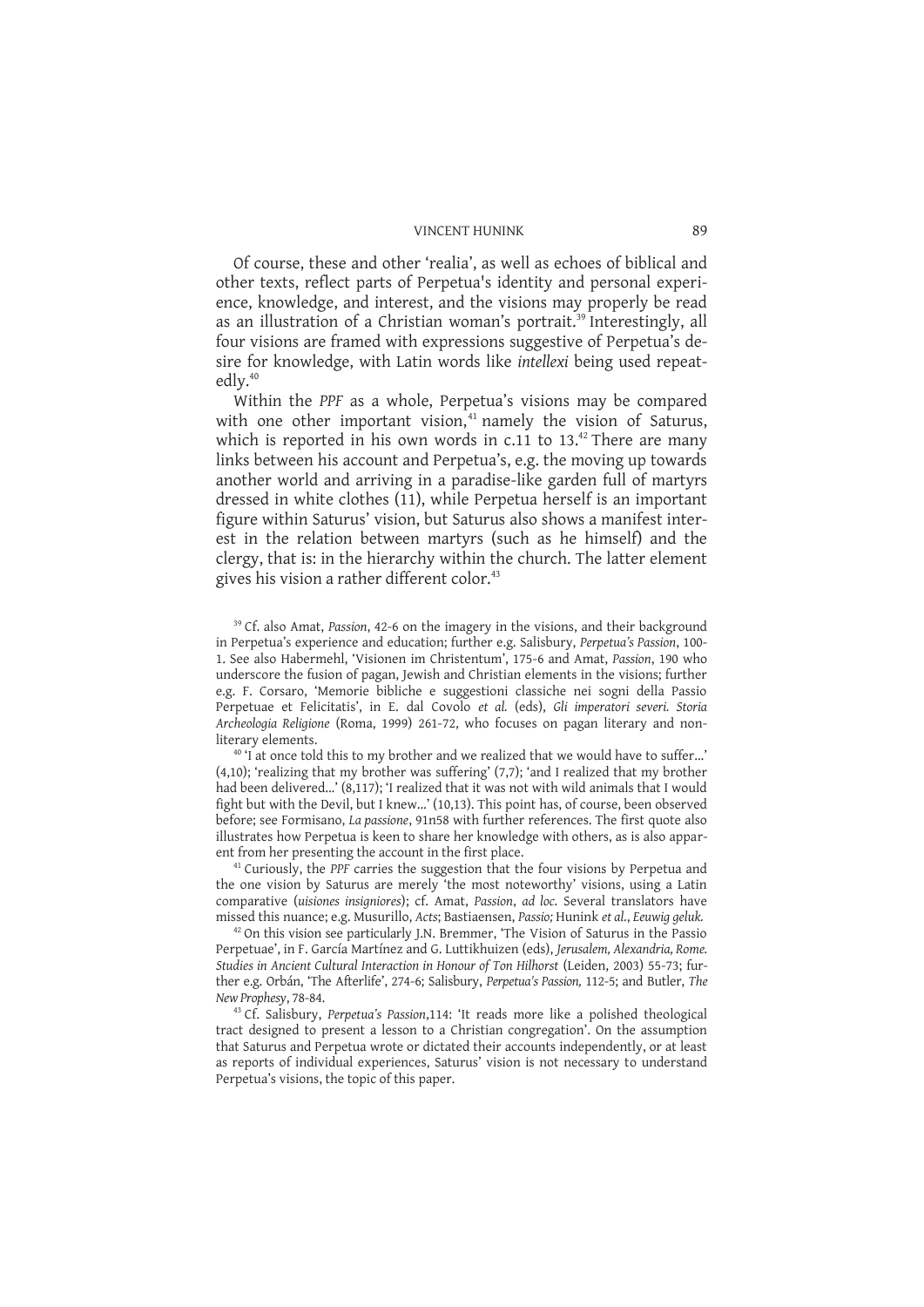Finally, it may be asked what function Perpetua's visions seem to be fulfilling. Here it may be helpful to distinguish between Perpetua herself and the audience to whom her account is addressed.

As to the former, it has been argued in the course of this paper that the visions must have strengthened Perpetua in the preparation of her suffering, allowing her to feel safe about her future in heaven, her immediate reward of martyrdom, her family (notably her dead little brother Dinocrates), and her spiritual fight against the devil. She must have drawn comfort from all this, while the visions must equally have stimulated her self-esteem as a martyr-in-spe being already closer to God and heaven than her fellow Christians, and her sense of personal identity. And by communicating these visions to these fellow Christians, she may have been aware of leaving them a proper 'legacy' that could encourage and inspire even later generations.

For the educated ancient reader of her account, the visions may function in a partly different way. Of course, these texts are bound to raise sympathy and admiration for the brave martyr. Perpetua's lively account seems trustworthy and convincing, and so can hardly have failed to intrigue and inspire.

There may well be, however, some additional, literary effects if we analyze the visions within the whole of ancient literature. As 'miraculous stories', these visions open up a window to a new, invisible world<sup>44</sup> and so surely exerted a powerful effect upon Early Christian readers, who must have been most eager to know more about the afterlife, that was expected to come soon. One might also read Perpetua as a tragic heroine<sup>45</sup> standing in marked contrast to her father and other male figures, as an imposing character recalling powerful, mythological women like Antigone or Medea or, for that matter, the prophetic Cassandra.<sup>46</sup>

<sup>15</sup> This does not imply that Perpetua had ever studied Greek tragedies herself. In fact, the text does not provide convincing evidence that she had read much of ancient Greek and Roman literature at all; see the sensible remarks on Perpetua's education by W. Ameling, '*Femina liberaliter instituta* – Some Thoughts on a Martyr's Liberal Education', in Bremmer & Formisano, *Perpetua's Passions,* 78-102.

<sup>46</sup> Comparisons between Perpetua and female heroes from ancient literature have hardly ever been made. A rare exception is: S. Weigel, 'Exemplum and Sacrifice, Blood Testimony and Written Testimony: Lucretia and Perpetua as Transitional Figures in the Cultural History of Martyrdom', in Bremmer & Formisano, *Perpetua's Passions,* 180- 200. To ancient readers, literature of Greece and Rome was the paramount cultural

<sup>&</sup>lt;sup>44</sup> There is an effective contrast in an account written in the lowest of places, an earthly prison, offering a way out to another world 'high above'. Although the four visions show some precious glimpses of Roman prison life, they tell much more about the Christian image of heaven.